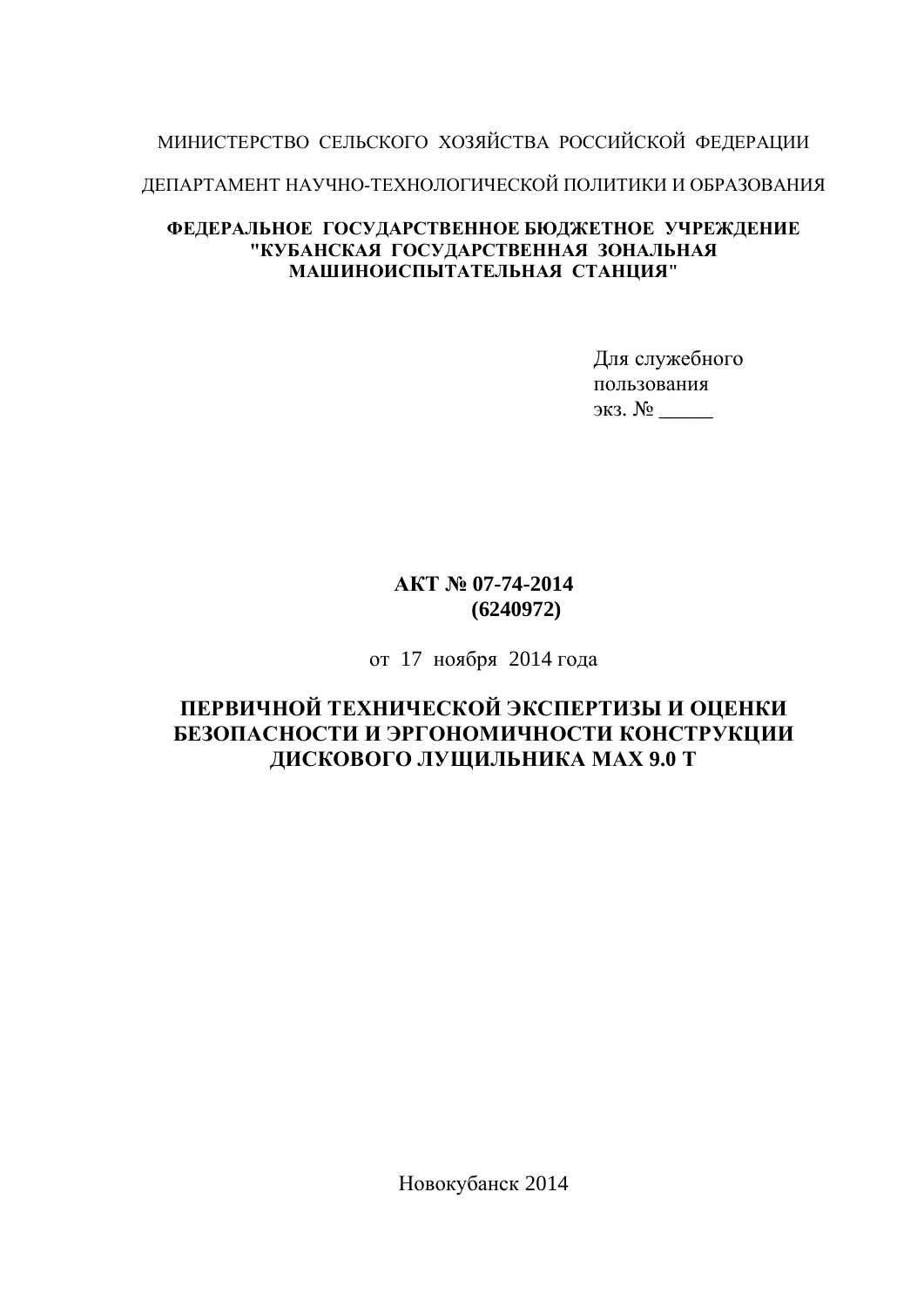## СОДЕРЖАНИЕ

| 1.1. Назначение, краткое техническое описание машины        |
|-------------------------------------------------------------|
|                                                             |
|                                                             |
|                                                             |
|                                                             |
| 2.1.1. Проверка соответствия состава и комплектности        |
| машины технической документации и оценка                    |
|                                                             |
| 3. Показатели безопасности и эргономичности                 |
|                                                             |
|                                                             |
|                                                             |
| Приложение А. Технические средства проведения испытаний  18 |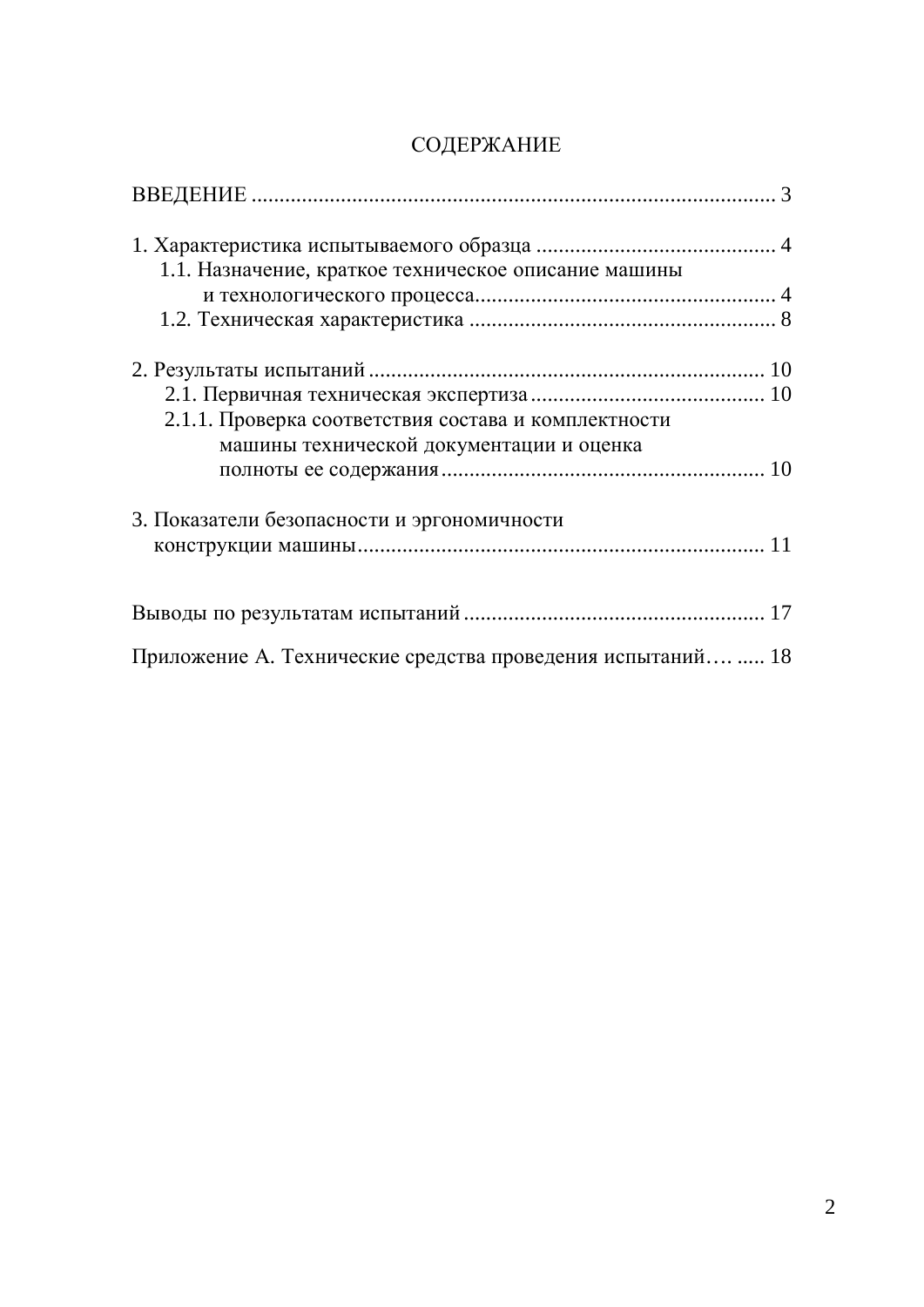| ВВЕДЕНИЕ |  |  |
|----------|--|--|
|          |  |  |

| Заводской | $1$ `ОД    |            | Дата поступления | Период                    | Объем работы, ч            |       |
|-----------|------------|------------|------------------|---------------------------|----------------------------|-------|
| номер     | изготовле- |            | на испытания     | испытания                 | плану<br>по                | факт. |
|           | ния        | по плану   | факт.            |                           |                            |       |
| 255       | 2011       | 30.08.2014 | 27.08.2014       | 27.08-<br>$17.11.2014$ r. | $ C$ пецпро- $ $<br>грамма |       |

Организация-разработчик – Unia Group, Польша

Испытания проведены на соответствие машины действующим в РФ требованиям НД по специальной программе-методике, согласованной с ФГБУ "ГИЦ" и утвержденной директором Кубанской МИС 04 сентября  $2014$   $\Gamma$ .

Дисковый лущильник МАХ 9,0 Т приобретен КФХ "Титова И.В." Курганинского района Краснодарского края в 2014 г.

В виду невостребованности дискового лущильника МАХ 9,0 Т хозяйством в текущем году (что явилось причиной простоя), были проведены только первичная техническая экспертиза и оценка безопасности и эргономичности конструкции.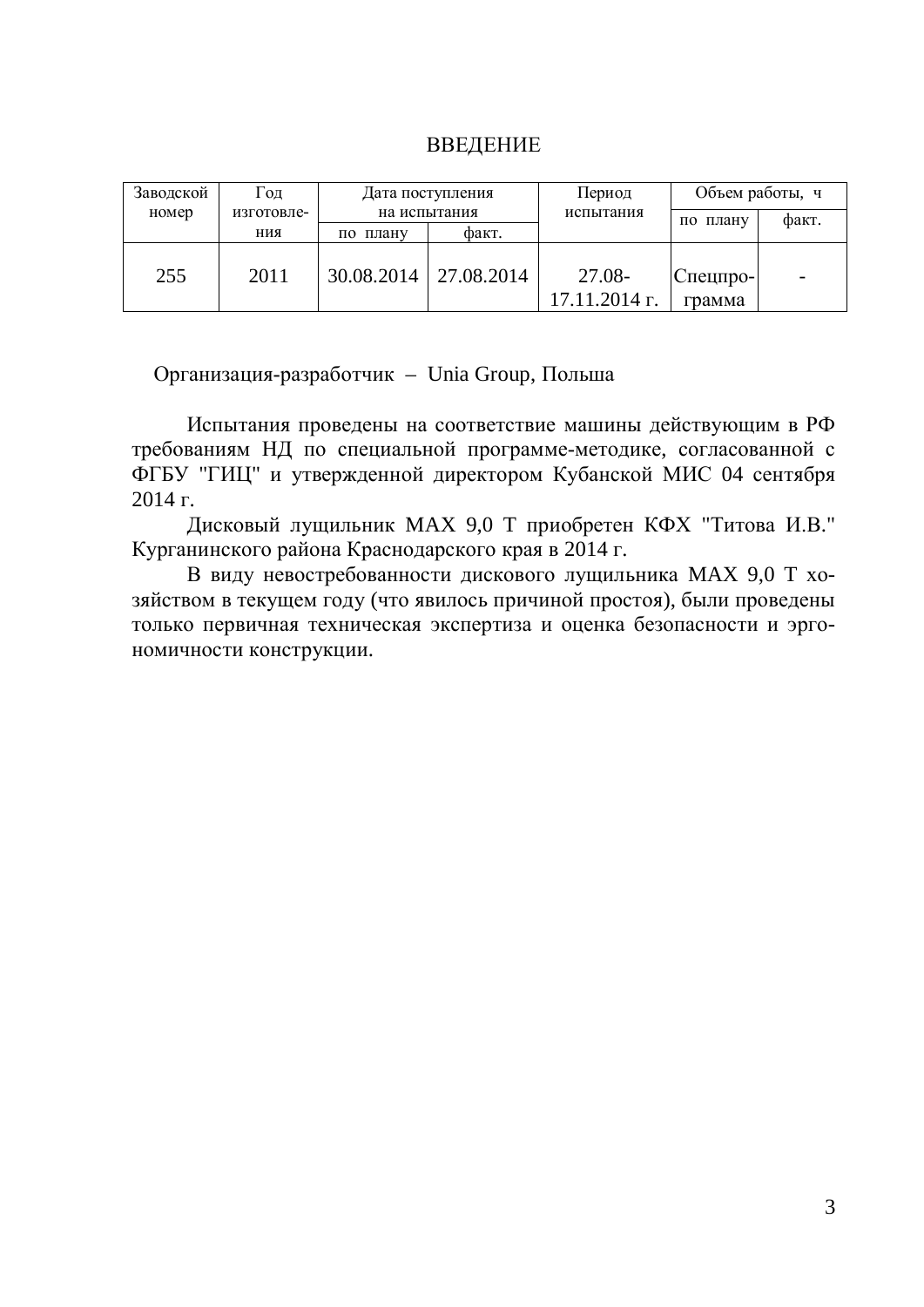#### 1. ХАРАКТЕРИСТИКА ИСПЫТЫВАЕМОГО ОБРАЗЦА

#### 1.1. Назначение, краткое техническое описание машины и технологического процесса

Дисковый лущильник МАХ 9,0 Т предназначен для обработки стерни колосовых культур, обработки почв после уборки пропашных культур, ухода за лугами и пастбищами, разработки пласта многолетних трав до и после вспашки. Лущильник также может применяться для предпосевной подготовки почвы.

Дисковый лущильник МАХ 9,0 Т (рисунки 1-2) состоит из следующих основных частей: рамы с транспортными колесами, прицепного устройства, секций рабочих органов и гидросистемы.

Рама 1 (рисунок 1) представляет собой сварную конструкцию из профиля квадратного сечения и состоит из трех частей (центральной и шарнирно соединенных с ней двух боковых).

Прицепное устройство (рисунок 1) состоит из сницы 2 и прицепной двухточечной планки 3, предназначенной для присоединения к навесной системе трактора.

Транспортные колеса 1 (рисунок 2) лущильника установлены на оси, расположенной в задней части рамы, к которой крепиться два гидроцилиндра, которые обеспечивают подъем или опускание лущильника при переводе из транспортного положения в рабочее.

К раме крепятся шесть секций 2 (рисунок 2), на каждой из которых установлено по два ряда дисковых рабочих органов, шесть сдвоенных катков и двенадцать выравнивающих планок (шесть перед катками и шесть за катками). Дисковые рабочие органы бороны состоят из 72 вырезных дисков диаметром 460 мм, установленных на индивидуальных стойках, на расстоянии 260 мм друг от друга. Стойки вырезных дисков установлены на эластичных резиновых муфтах.

Регулировка изменения глубины хода рабочих органов обеспечивается регулировочными отверстиями (рисунок 3), расположенными на каждой из секций.

Гидравлическая система (рисунок 4) лущильника состоит из двух гидроцилиндров для складывания боковых рам в транспортное положение и перевода их в рабочее положение и двух гидроцилиндров для подъема или опускания транспортных колес, а также рукавов высокого давления.

Перевод лущильника из транспортного положения в рабочее, и обратно, осуществляется с помощью двух гидроцилиндров, расположенных на правой и левой сторонах центральной части рамы.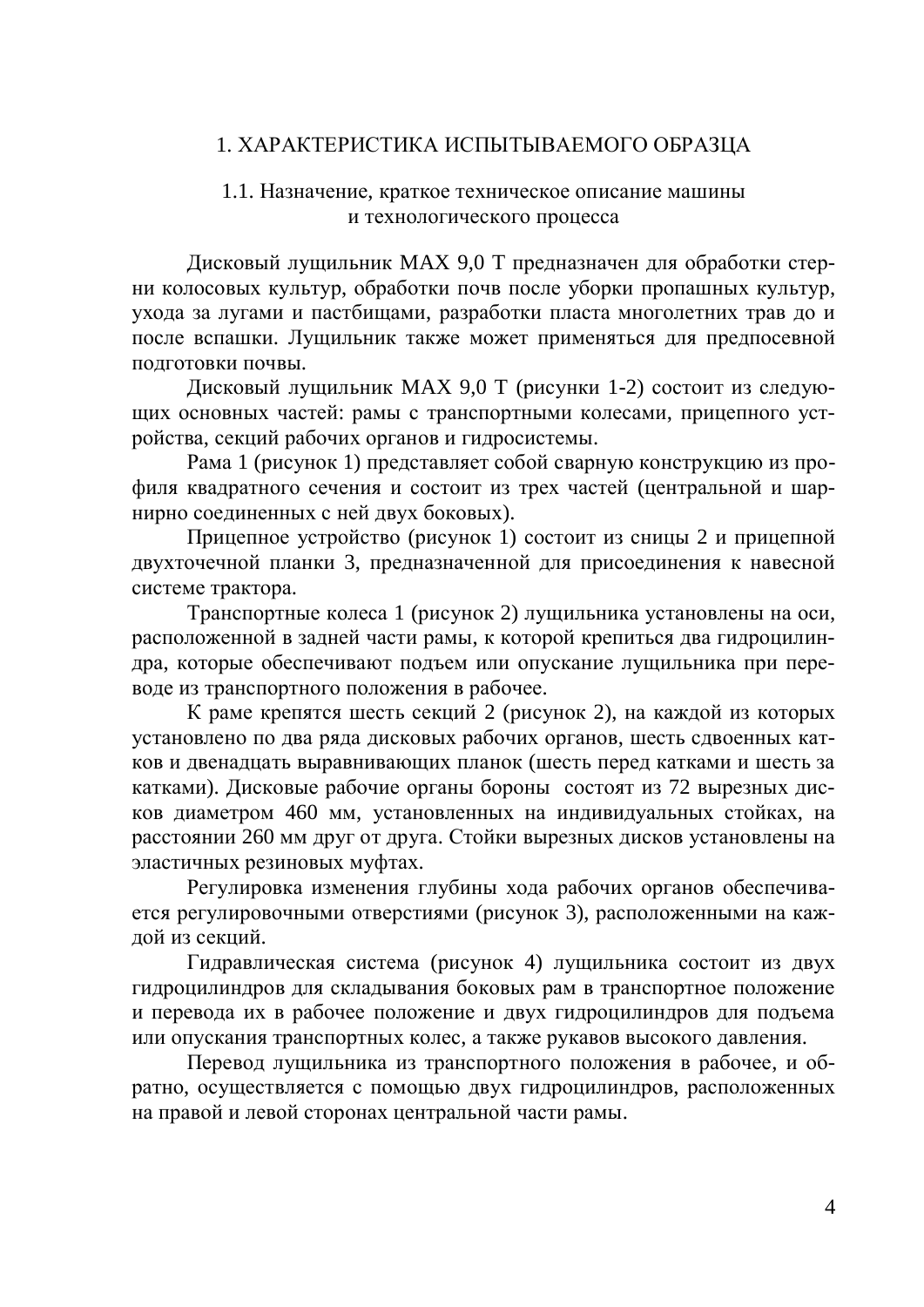

Рисунок 1 – Дисковый лущильник МАХ 9.0 Т, вид спереди слева:

1 - рама; 2 - сница; 3 - прицепная планка



Рисунок 2 – Дисковый лущильник МАХ 9.0 Т, вид сзади справа:

1 - транспортные колеса; 2 - секция рабочих органов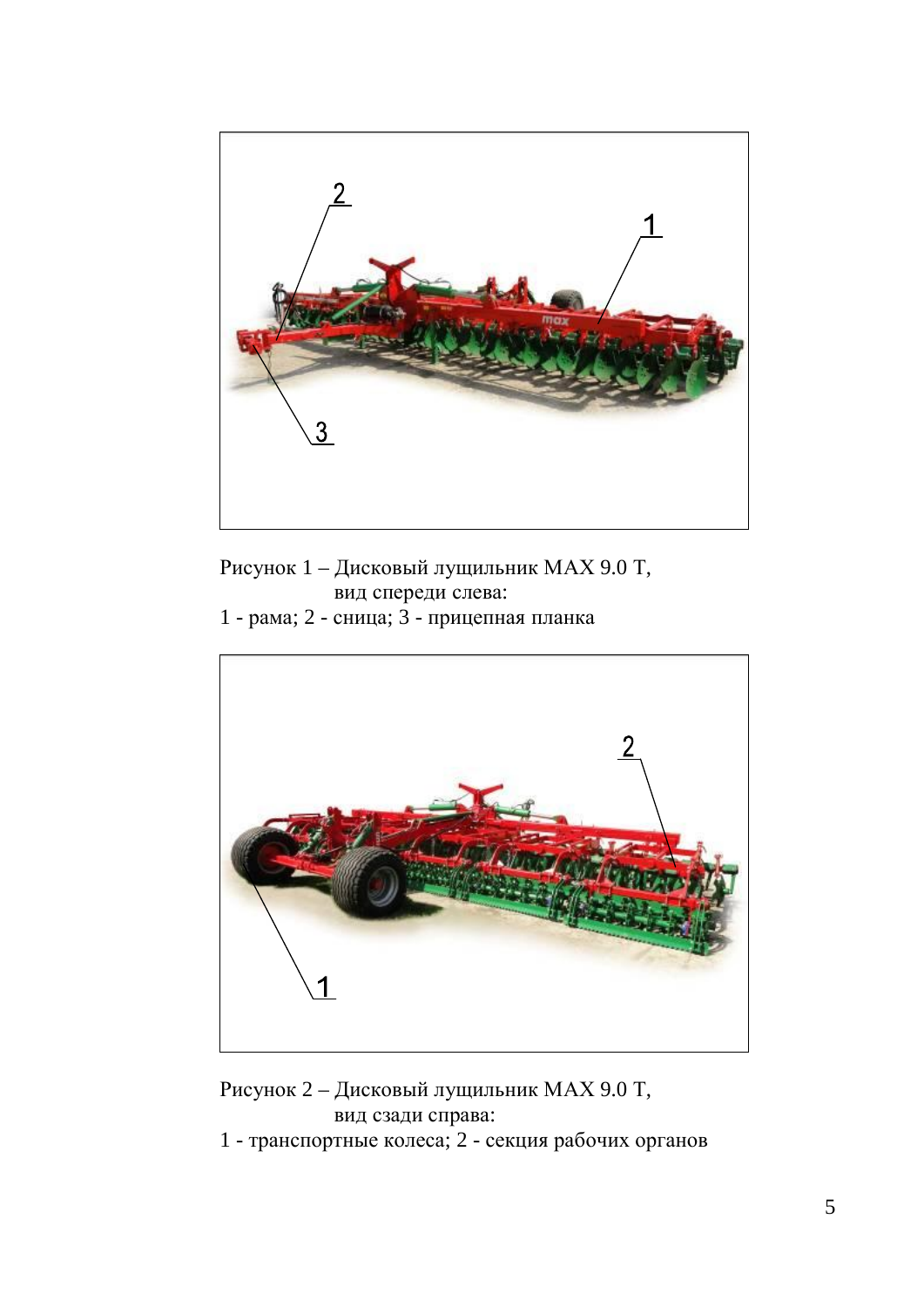

Рисунок 3 – Регулировка изменения глубины хода рабочих opганов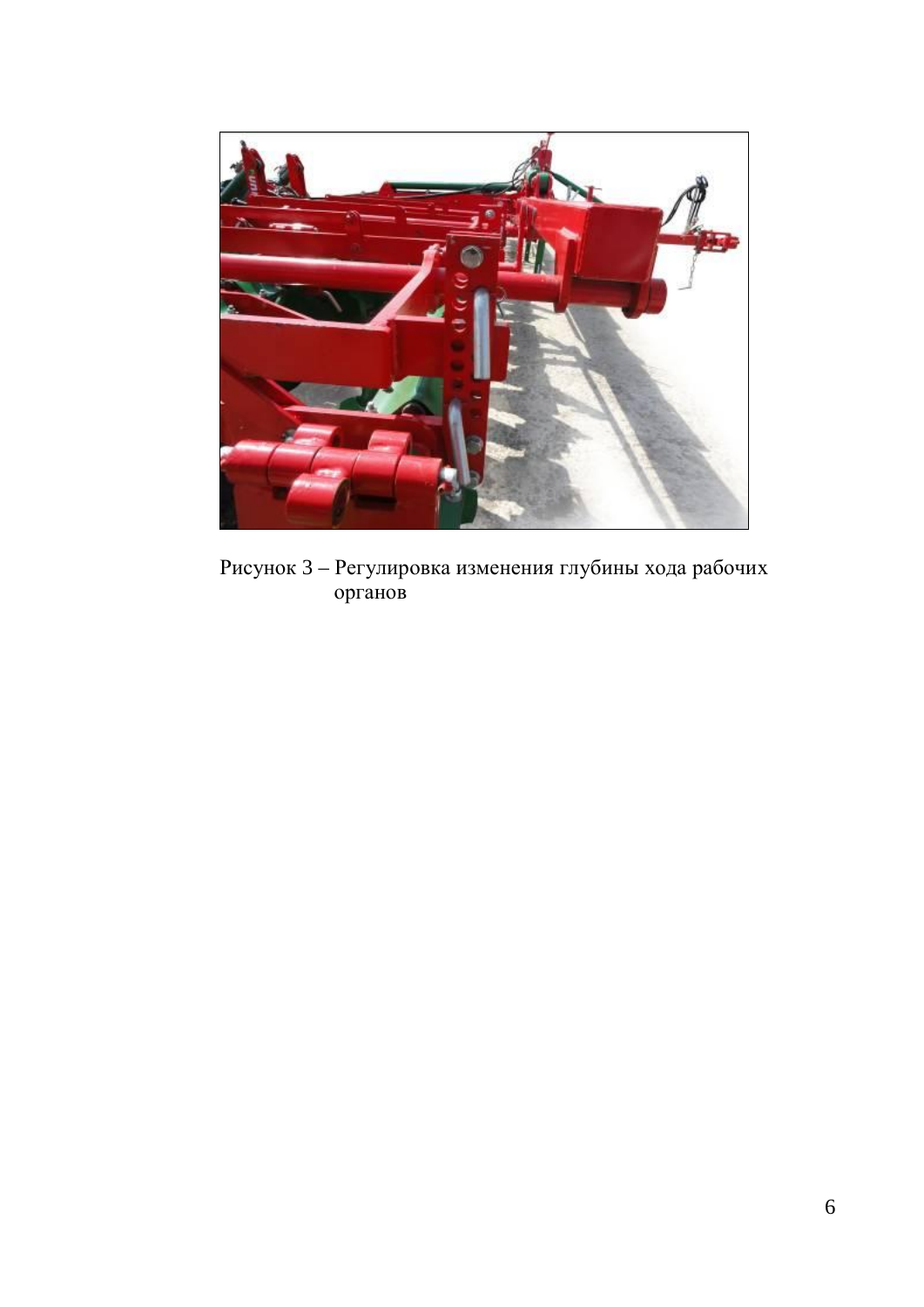

Рисунок 4 – Гидравлическая схема лущильника:

1 - гидроцилиндр правой боковой рамы; 2 - тройники гидроцилиндров подъема (опускания) транспортных колес; 3; 4 - гидроцилиндры транспортных колес; 5- тройник гидроцилиндров подъема (опускания) боковых рам; 6 - гидроцилиндр левой боковой рамы; 7 - быстроразъемные муфты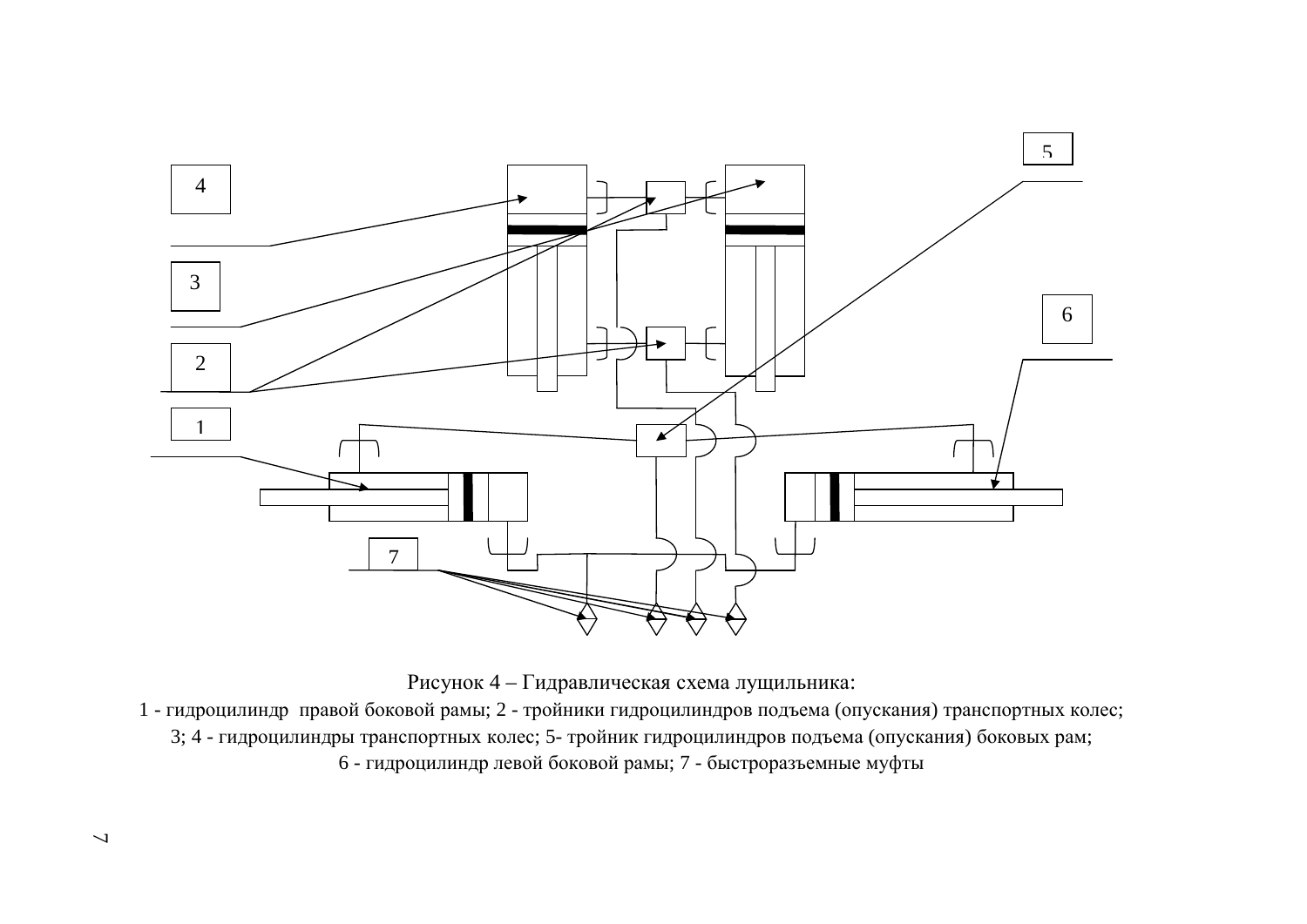|                                            | Значение показателя по:     |                 |
|--------------------------------------------|-----------------------------|-----------------|
| Показатель                                 | НД                          | данным          |
|                                            |                             | испытаний       |
| Тип изделия                                | Полунавесной                |                 |
| Агрегатируется                             | С тракторами                | Challenger      |
| (тяговый класс и марки тракторов)          | тягового класса 5           | <b>MT765C</b>   |
| Рабочая скорость, км/ч                     | До 12                       | Не определялась |
| Рабочая ширина захвата, м:                 | 9,0                         | Не определялась |
| Транспортная скорость, км/ч                | Не более 20                 | До 20           |
| Производительность в час, га:              |                             |                 |
| - основного времени                        | $He$ менее 8,1              | Не определялась |
| - эксплуатационного времени                | Нет данных                  | Не определялась |
| Количество персонала, обслуживающего       |                             |                 |
| агрегат, чел.                              | 1                           | Не определялось |
| Габаритные размеры машины, мм:             |                             |                 |
| в рабочем положении                        |                             |                 |
| длина                                      | Нет данных                  | 6650            |
|                                            | То же                       | 9400            |
| ширина<br>высота                           | -"-                         | 1650            |
|                                            |                             |                 |
| - в транспортном положении                 | $\mathbb{L}^{\mathbf{H}}$ – | 6650            |
| длина                                      | $\mathbb{L}^{\mathbf{H}}$   | 3250            |
| ширина                                     | $\mathbb{L}^{\mathbf{H}}$   |                 |
| высота                                     |                             | 4900            |
| Габаритные размеры агрегата с              |                             |                 |
| трактором Challenger MT765C, мм:           |                             |                 |
| - в рабочем положении                      |                             |                 |
| длина                                      | $\mathbf{L}^{\prime\prime}$ | 12650           |
| ширина                                     | $\mathbb{L}^{\mathbf{H}}$ – | 9400            |
| высота                                     | $\mathbb{L}^{\mathbf{H}}$ – | По трактору     |
| - в транспортном положении                 |                             |                 |
| длина                                      | -"-                         | 12650           |
| ширина                                     | $\mathsf{L}''$ –            | 3250            |
| высота                                     | -"-                         | 4900            |
| Дорожный просвет, мм                       | ."-                         | 300             |
| Колея транспортных колес, мм               | $-$ " $-$                   | 2300            |
| Эксплуатационная масса машины, кг          | $\mathbb{L}^{\mathbf{H}}$   | Не определялась |
| Трудоемкость составления агрегата, чел.-ч: |                             |                 |
| - для работы                               | $-$ "-                      | 0,07            |
| - для транспортировки                      | $\mathbb{L}^{\mathbf{H}}$ – | 0,07            |
| Количество точек смазки, всего             | $\mathbb{L}^{\mathbf{H}}$ – | 109             |
| в том числе:                               |                             |                 |
| - ежесменных                               | -"-                         |                 |
| - периодических                            | -"-                         | 109             |
| - сезонных                                 | $\mathsf{L}''$ –            |                 |
| Число сортов масел и смазок                | $\mathbb{L}^{\mathbf{H}}$ – | 2               |

## 1.2. Техническая характеристика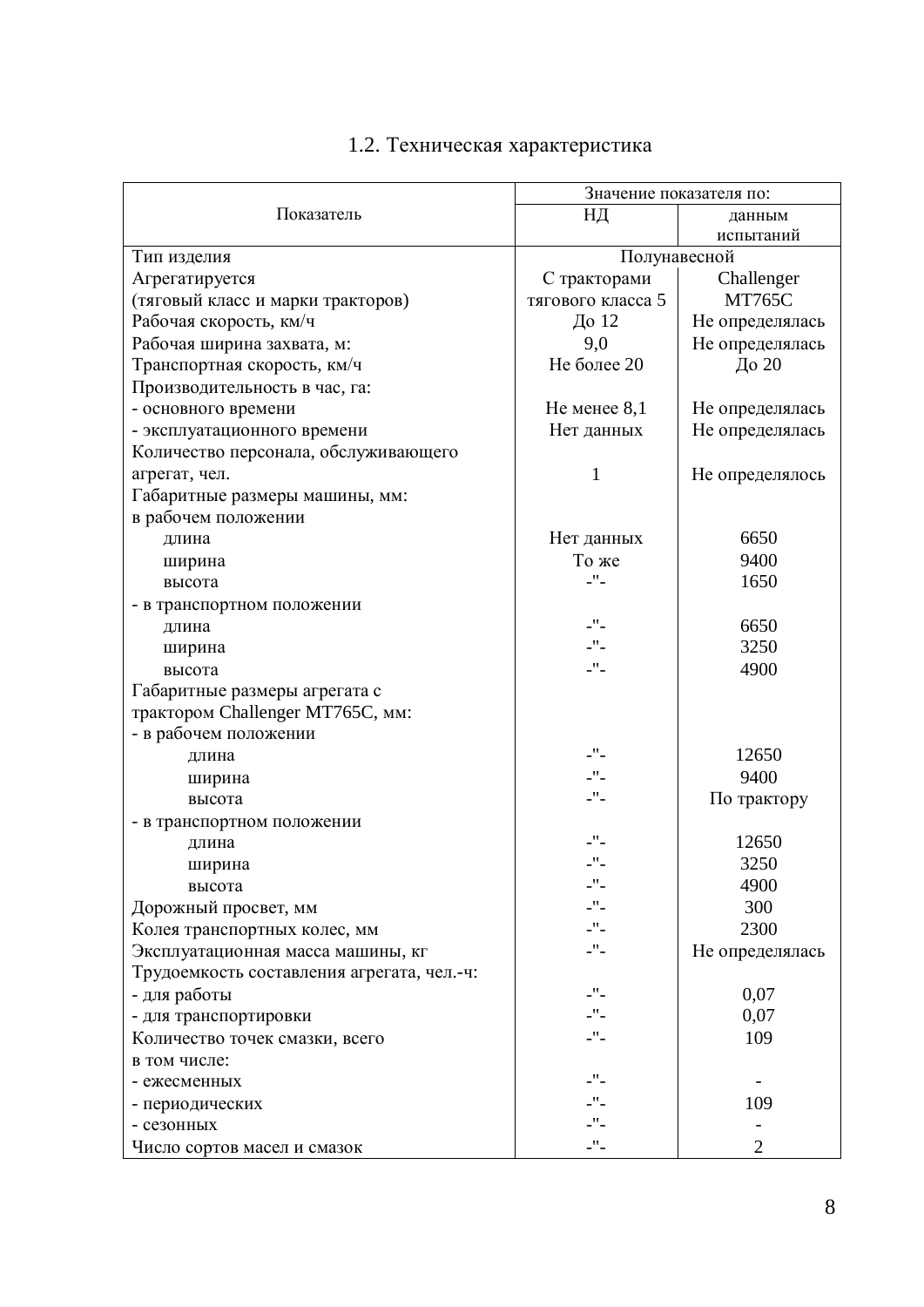|                                     |                             | Значение показателя по: |
|-------------------------------------|-----------------------------|-------------------------|
| Показатель                          | НД                          | данным                  |
|                                     |                             | испытаний               |
| Другие показатели                   |                             |                         |
| Тип дисков                          | Нет данных                  | Вырезные                |
| Диаметр дисков, мм                  | То же                       | 460                     |
| Расстояние между дисками, мм        | -"-                         | 260                     |
| Количество дисков, шт.              | $\mathbf{L}^{\prime\prime}$ | 72                      |
| Количество рядов дисков, шт.        | $\mathbf{L}^{\prime\prime}$ | 2                       |
| Количество дисков в ряду, шт.       | $\mathbf{L}^{\prime\prime}$ | 36                      |
| Количество катков, шт.              | $\mathbf{L}^{\prime\prime}$ | 6 сдвоенных             |
| Количество выравнивающих планок, мм | $\mathbf{L}^{\prime\prime}$ | 12                      |
| Количество гидроцилиндров, шт.      | $\mathbf{L}^{\prime\prime}$ | 4                       |
| Количество транспортных колес, шт.  | $\mathbf{H}_{\mathrm{c}}$   | っ                       |
| Типоразмер шин транспортных колес   |                             | 19.0/45-17              |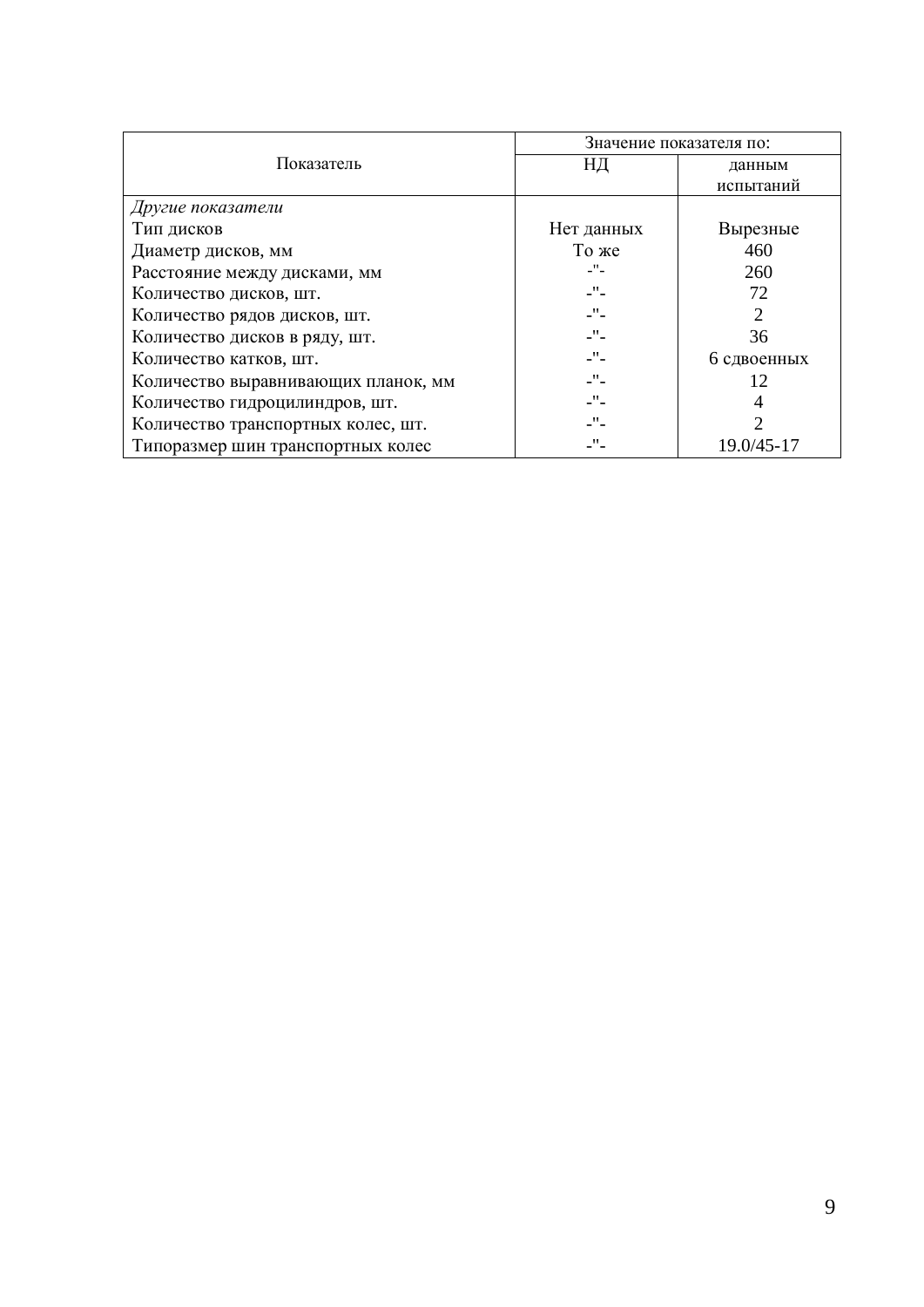### 2. РЕЗУЛЬТАТЫ ИСПЫТАНИЙ

#### 2.1. Первичная техническая экспертиза

#### 2.1.1. Проверка соответствия состава и комплектности машины технической документации и оценка полноты ее содержания

Дисковый лущильник МАХ 9,0 Т является собственностью КФХ "Титова И.В." Курганинского района Краснодарского края. Доставлен в хозяйство автомобильным транспортом в разобранном виде, пятнадцатью упаковочными местами, комплектным. При транспортировке и разгрузке видимых повреждений и деформаций не обнаружено. Запасные части, инструмент и принадлежности к машине не прилагаются, при проведении ТО и ремонте используется инструмент, входящий в комплект трактора.

Трудоемкость досборки составила 14 чел.-ч.

Техническая документация не представлена.

В целом по лущильнику качество изготовления и лакокрасочного покрытия удовлетворительное.

Окраска деталей и сборочных единиц, определяющих товарный вид изделия, выполнена по V классу в соответствии с ГОСТ 6572-91. Покрытие остальных деталей, за исключением тех, класс которых не нормируется, выполнено по VI классу (ГОСТ 6572-91, п.2). Качество лакокрасочного покрытия соответствует требованиям ГОСТ 9.032-74.

Толщина лакокрасочного покрытия составила: рама – 50 мкм, рабочие органы – 55 мкм, что соответствует требованиям ГОСТ 6572-91.

Прочность сцепления (адгезия) лакокрасочного покрытия поверхности лущильника составила 2 балла, что соответствует нормативу ГОСТ 6572-91 (не более 2-х баллов).

Детали болтокрепежных соединений имеют анодное антикоррозийное покрытие по ГОСТ 9.303-84.

Качество выполнения сварных соединений в целом удовлетворительное.

Первичная техническая экспертиза проведена по ГОСТ 26025-83, ГОСТ Р54784-2011, ГОСТ 9.032-74, ГОСТ 15140-78, ГОСТ 6572-91.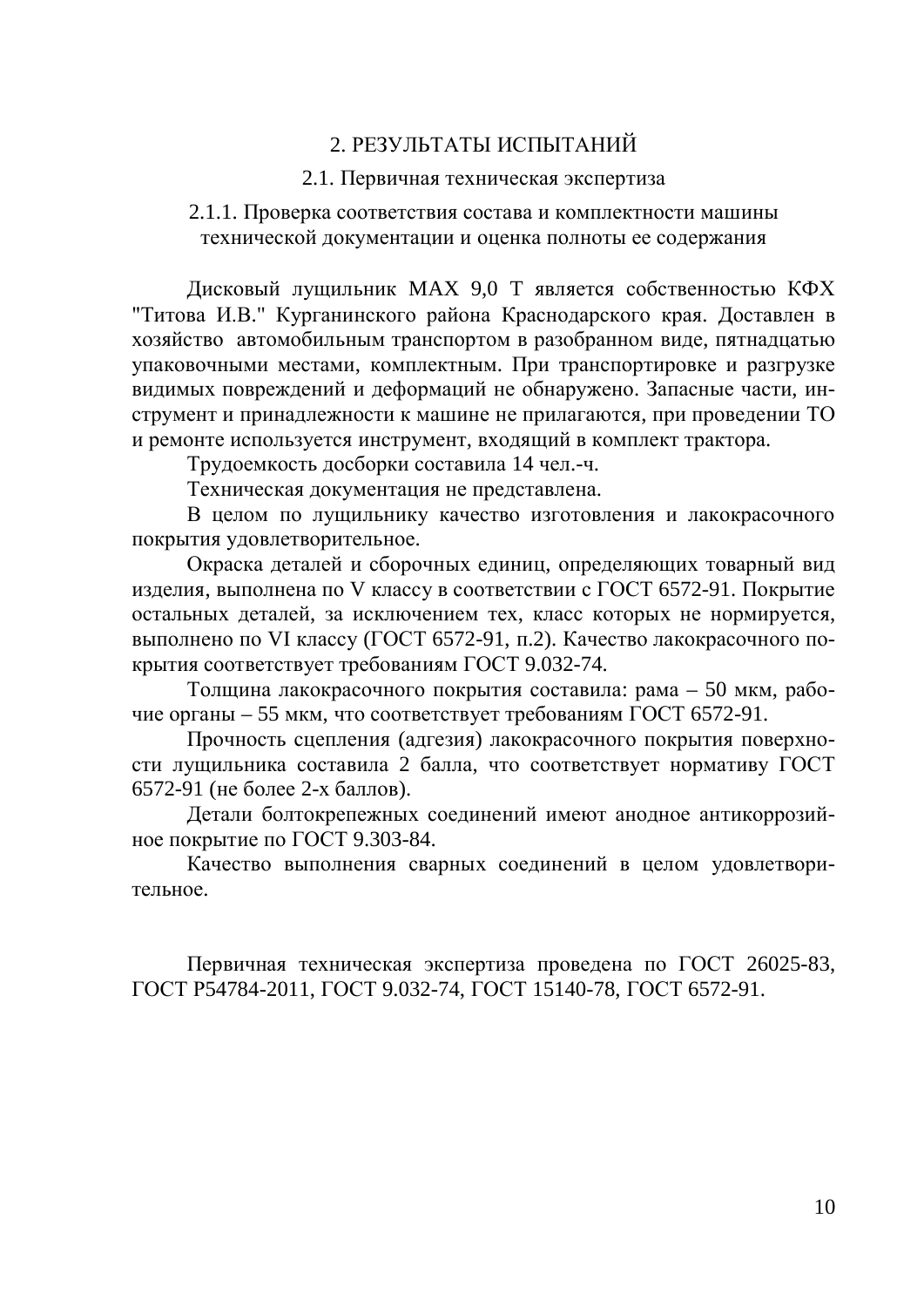# 3. Показатели безопасности и эргономичности конструкции

| Показатель        | Значение показателя по:                                                                                                                                                                                                                                                                                                                                                                                                        |                                                                                                                                                                                                                                       | Заключение                     |
|-------------------|--------------------------------------------------------------------------------------------------------------------------------------------------------------------------------------------------------------------------------------------------------------------------------------------------------------------------------------------------------------------------------------------------------------------------------|---------------------------------------------------------------------------------------------------------------------------------------------------------------------------------------------------------------------------------------|--------------------------------|
| (по ТЗ, ТУ, ССБТ) | НД                                                                                                                                                                                                                                                                                                                                                                                                                             | данным испытаний                                                                                                                                                                                                                      | о соответствии                 |
| Устойчивость      | ГОСТ Р 53489-2009, п. 4.2.1<br>Машины должны быть разработаны таким образом, что-<br>бы в транспортном положении обеспечивался угол попе-<br>речной статической устойчивости:<br>- для машин в агрегате с ЭС тяговых классов 0,9 и более-<br>не менее 30°                                                                                                                                                                      | Не определялся.<br>Испытания проводились<br>в полевых условиях                                                                                                                                                                        |                                |
|                   | ГОСТ Р 53489-2009, п. 4.2.2<br>Опорные устройства, отличные от колес (например, стой-<br>ки, выносные опоры), должны иметь опорную поверх-<br>ность, давление которой на грунт не должно превышать<br>400 кПа. Выносные опоры или подобные устройства<br>должны блокироваться в транспортном положении. Опера-<br>тор должен иметь возможность проверить визуально, что<br>выносные опоры установлены в транспортное положение | Опорные устройства отличные<br>от колес имеют опорную по-<br>верхность, давление которой не<br>превышает на грунт 400 кПа.<br>Оператор имеет возможность<br>проверить визуально, что опоры<br>установлены в транспортное<br>положение | Соответствует<br>Соответствует |
|                   | ГОСТ Р 53489-2009, п. 4.2.6<br>Прицепные, полуприцепные и полунавесные машины,<br>установленные в отцепленном состоянии на горизонталь-<br>ной поверхности, должны сохранять устойчивость, при<br>приложении к ним усилий не менее 200 Н                                                                                                                                                                                       | Устойчивость машины в отцеп-<br>ленном состоянии сохраняется,<br>при приложении к ней усилий<br>более 200 Н                                                                                                                           | Соответствует                  |
| Нагрузка          | ГОСТ Р 53489-2009, п. 4.2.5<br>СХА с колесным ЭС должны иметь нагрузку на управ-<br>ляемые колеса не менее 0,2 эксплуатационной массы ЭС                                                                                                                                                                                                                                                                                       | Нагрузка не определялась<br>Испытания проводились<br>в полевых условиях                                                                                                                                                               |                                |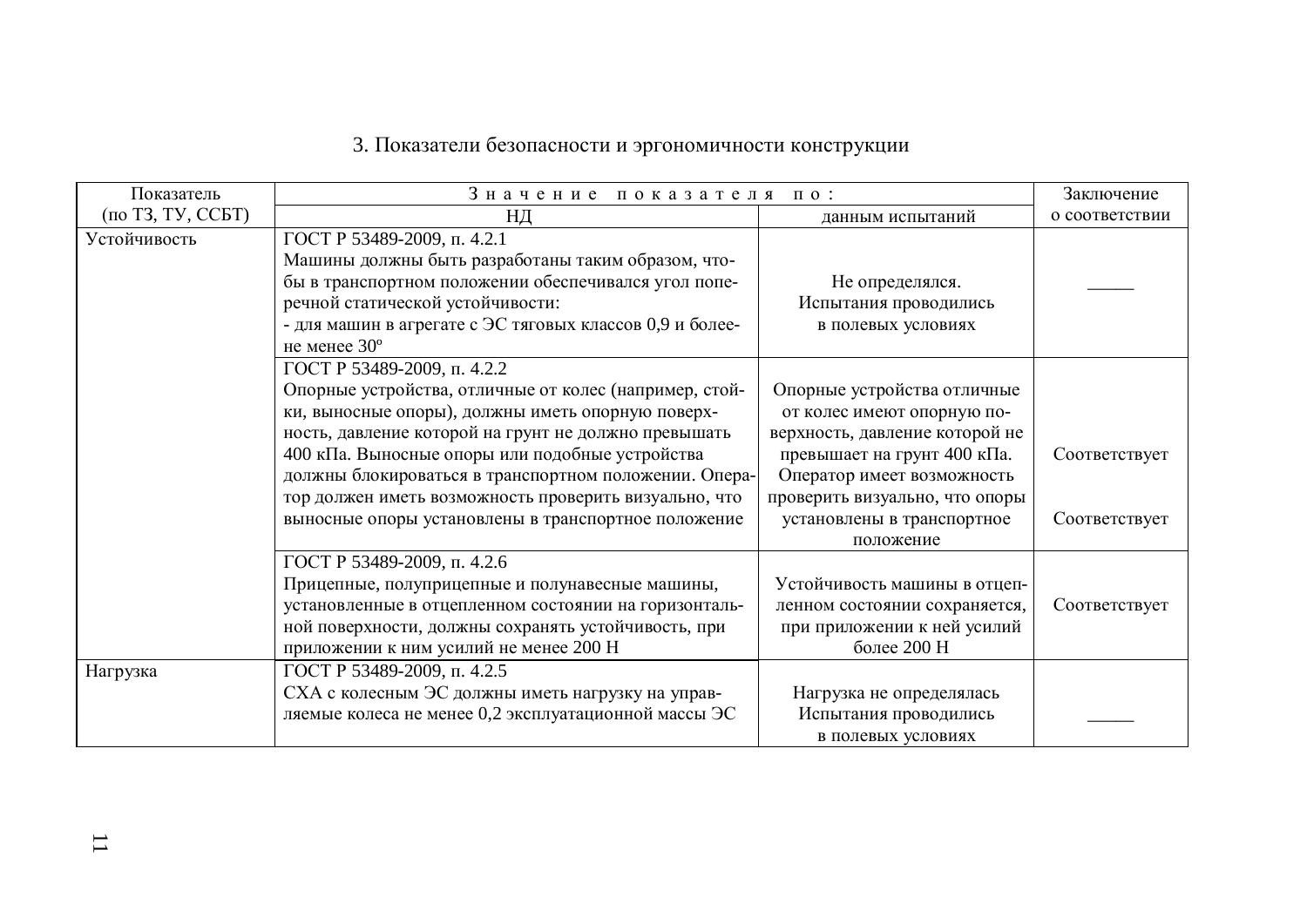| Показатель                         | Значение показателя                                                                                                                                                                                                                                                                                                                                                                                                                                                                      | $\Pi$ 0 :                                                                                                          | Заключение     |
|------------------------------------|------------------------------------------------------------------------------------------------------------------------------------------------------------------------------------------------------------------------------------------------------------------------------------------------------------------------------------------------------------------------------------------------------------------------------------------------------------------------------------------|--------------------------------------------------------------------------------------------------------------------|----------------|
| (по ТЗ, ТУ, ССБТ)                  | НД                                                                                                                                                                                                                                                                                                                                                                                                                                                                                       | данным испытаний                                                                                                   | о соответствии |
| Требования к тормозам              | ТОСТ Р 53489-2009, п. 4.3.4<br>Прицепные, полуприцепные и полунавесные машины, уча-<br>ствующие в движении по дорогам общего пользования,<br>должны быть оборудованы рабочим и стояночным тормо-<br>зами и предохранительными цепями (тросами) по ГОСТ<br>Р52746. Допускается не оборудовать тормозами эти маши-<br>ны, если их масса в транспортном положении не превыша-<br>ет 50% массы ЭС или их масса не превышает массы ЭС и<br>разрешенная скорость движения не превышает 10 км/ч | Машина оборудована рабочими<br>тормозами и предохранитель-<br>ной цепью на сцепном<br>устройстве                   | Соответствует  |
|                                    | ГОСТ Р 53489-2009, п. 4.3.5<br>Машины должны иметь не менее двух противооткатных<br>упоров и иметь места для их хранения. Конструкция упо-<br>ров должна обеспечивать неподвижное положение маши-<br>ны на уклоне до 15 %                                                                                                                                                                                                                                                                | Машина имеет противооткат-<br>ные упоры и места для их хра-<br>нения                                               | Соответствует  |
| Агрегатирование ма-<br>ШИНЫ        | ГОСТ Р 53489-2009, п. 4.4.2<br>Конструкция машины должна обеспечивать возможность<br>навески и подсоединения к ЭС одним оператором. Ис-<br>ключение должно быть оговорено в ТУ и в руководстве<br>по эксплуатации                                                                                                                                                                                                                                                                        | Подсоединение к ЭС осуществ-<br>ляется одним оператором                                                            | Соответствует  |
|                                    | ГОСТ Р 53489-2009, п. 4.4.3<br>Прицепные и полуприцепные машины должны иметь<br>жесткие прицепные устройства                                                                                                                                                                                                                                                                                                                                                                             | Жесткое прицепное устройство<br>имеется                                                                            | Соответствует  |
| Наличие фиксирую-<br>щих устройств | ГОСТ Р 53489-2009, п. 4.4.5<br>Машины и (или) их рабочие органы должны быть обору-<br>дованы фиксирующими устройствами, удерживающими<br>их в транспортном положении                                                                                                                                                                                                                                                                                                                     | Конструкцией предусмотрены<br>фиксирующие устройства, удер-<br>живающие рабочие органы в<br>транспортном положении | Соответствует  |
| Наличие быстроразъ-<br>емных муфт  | ГОСТ Р 53489-2009, п. 4.4.6<br>Гидросистемы машин должны соединяться с гидросисте-<br>мами ЭС с помощью быстроразъемных муфт                                                                                                                                                                                                                                                                                                                                                             | Быстроразъемные муфты<br>предусмотрены                                                                             | Соответствует  |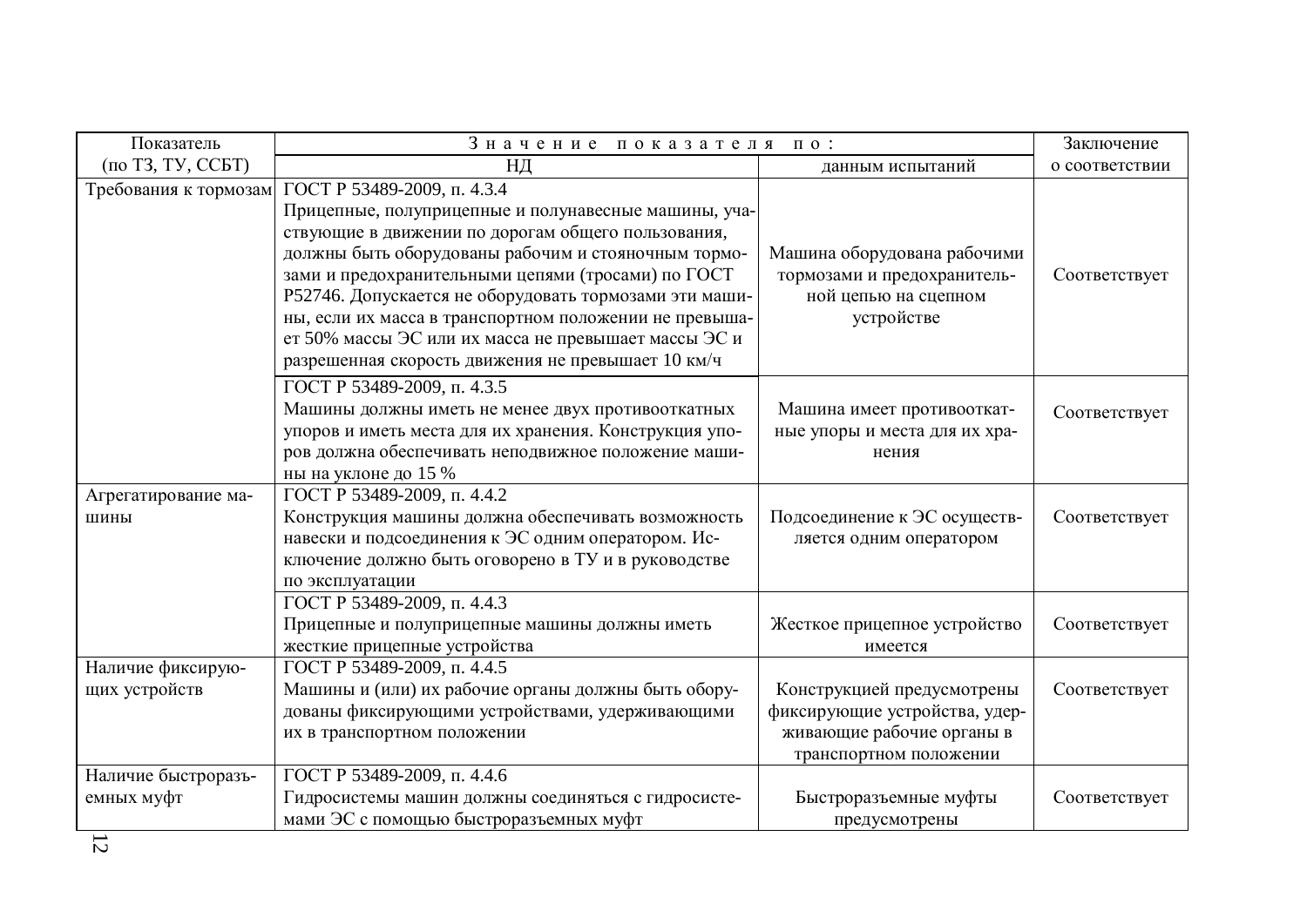| Показатель           | Значение показателя по:                                   |                            | Заключение       |
|----------------------|-----------------------------------------------------------|----------------------------|------------------|
| (по ТЗ, ТУ, ССБТ)    | НД                                                        | данным испытаний           | о соответствии   |
| Транспортирование    | ГОСТ Р 53489-2009, п. 4.5.1                               |                            |                  |
| машины               | Габаритные размеры машин, участвующих в движении по       |                            |                  |
|                      | дорогам общего пользования, должны быть не более 2,5 м    | Ширина - 3,25              | Соответствует    |
|                      | по ширине и 4,0 м по высоте. Допускается увеличение га-   | Высота $-4,90$             | Не соответствует |
|                      | баритной ширины до 4,4 м для машин, предназначенных       |                            |                  |
|                      | только для работы в поле и выход которых на дороги об-    |                            |                  |
|                      | щего пользования является исключением. Транспортные       |                            |                  |
|                      | переезды или транспортирование машин с габаритами бо-     |                            |                  |
|                      | лее 2,5 м по ширине и 4,0 м по высоте необходимо осуще-   |                            |                  |
|                      | ствлять в соответствии со специальными правилами          |                            |                  |
| Обозначение мест     | ГОСТ Р 53489-2009, п. 4.5.2                               |                            |                  |
| строповки и установ- | Машины должны иметь места или устройства для стропов-     | Места для строповки машины | Соответствует    |
| ки домкратов         | ки и зачаливания, которые обозначают указывающим на-      | обозначены                 |                  |
|                      | правление стропа отрезком цепи по ГОСТ 14192 стойкой      |                            |                  |
|                      | краской или другими материалами, отличающимися по         |                            |                  |
|                      | цвету от машины. Допускается обозначение по ГОСТ          | Места установки домкратов  | Не соответствует |
|                      | 26336. Места установки домкратов должны быть обозна-      | не обозначены              |                  |
|                      | чены по ГОСТ Р 52746                                      |                            |                  |
| Световые, сигнальные | ГОСТ Р 53489-2009, п. 4.6.1.1                             |                            |                  |
| и маркировочные уст- | Машины, должны быть оборудованы световозвращателями.      | Машина не оборудована      | Не соответствует |
| ройства              | Количество световозвращателей - не менее двух передних и  | световозвращателями        |                  |
|                      | двух задних. Машины, длина которых в транспортном поло-   | передние 2 - отсутствуют   |                  |
|                      | жении составляет 6 м и более, должны быть оборудованы бо- | задние 2 - отсутствуют     |                  |
|                      | ковыми световозвращателями                                | боковые - отсутствуют      |                  |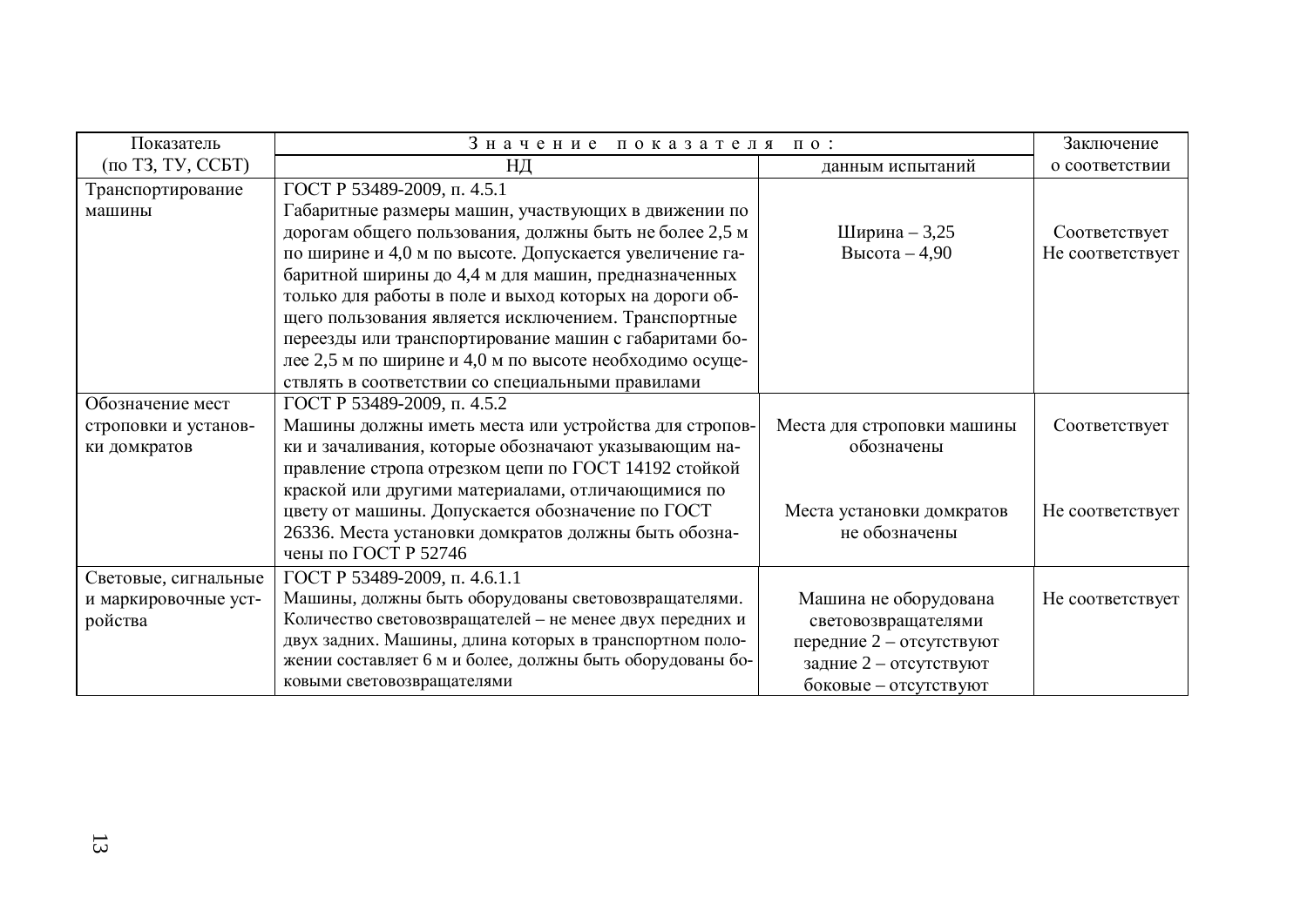| Показатель          | Значение показателя                                   | $\Pi$ 0 :                      | Заключение       |
|---------------------|-------------------------------------------------------|--------------------------------|------------------|
| (по ТЗ, ТУ, ССБТ)   | НД                                                    | данным испытаний               | о соответствии   |
|                     | ГОСТ Р 53489-2009, п. 4.6.2.                          |                                |                  |
|                     | Машины, которые могут в составе СХА перемещаться по   | Машина в составе СХА в         | Не соответствует |
|                     | дорогам общего пользования и при агрегатировании за-  | транспортном положении,        |                  |
|                     | крывают приборы световой сигнализации ЭС, должны      | закрывает внешние световые     |                  |
|                     | оборудоваться собственными приборами световой сигна-  | приборы ЭС. Собственные при-   |                  |
|                     | лизации. Требования к наличию и расположению прибо-   | боры световой сигнализации     |                  |
|                     | ров световой сигнализации должны быть установлены в   | отсутствуют                    |                  |
|                     | ТУ на конкретные машины                               |                                |                  |
|                     | ГОСТ Р 53489-2009, п. 4.6.3                           |                                |                  |
|                     | На прицепных, полуприцепных и полунавесных машинах    | Знак ограничения максималь-    | Не соответствует |
|                     | сзади слева должен быть нанесен знак ограничения мак- | ной скорости транспортирова-   |                  |
|                     | симальной скорости                                    | ния отсутствует                |                  |
| Требования к конст- | ГОСТ Р 53489-2009, п. 4.9.6                           |                                |                  |
| рукции машин, узлам | Машины, рабочие органы которых подвержены забива-     | На машине отсутствует чистик   | Не соответствует |
| и агрегатам         | нию или налипанию на них, должны иметь приспособле-   | для очистки рабочих органов    |                  |
|                     | ния и (или) устройства для их безопасной очистки      |                                |                  |
| Конструкционные     | ГОСТ Р 53489-2009, п. 4.11.3                          |                                |                  |
| показатели рабочего | Элементы конструкции машин не должны ограничивать     | Элементы конструкции маши-     | Соответствует    |
| места               | оператору ЭС или оператору машины обзор с рабочего    | ны не ограничивают оператору   |                  |
|                     | места объектов постоянного наблюдения                 | ЭС обзор с рабочего места объ- |                  |
|                     |                                                       | ектов постоянного наблюдения   |                  |
| Техническое         | ГОСТ Р 53489-2009, п. 4.13.1                          |                                |                  |
| обслуживание        | Места обслуживания машины должны быть расположе-      |                                |                  |
|                     | ны на высоте не более 1600 мм от опоры ног оператора. | 1600                           | Соответствует    |
|                     | В технически обоснованных случаях допускается увели-  |                                |                  |
|                     | чение этого размера                                   |                                |                  |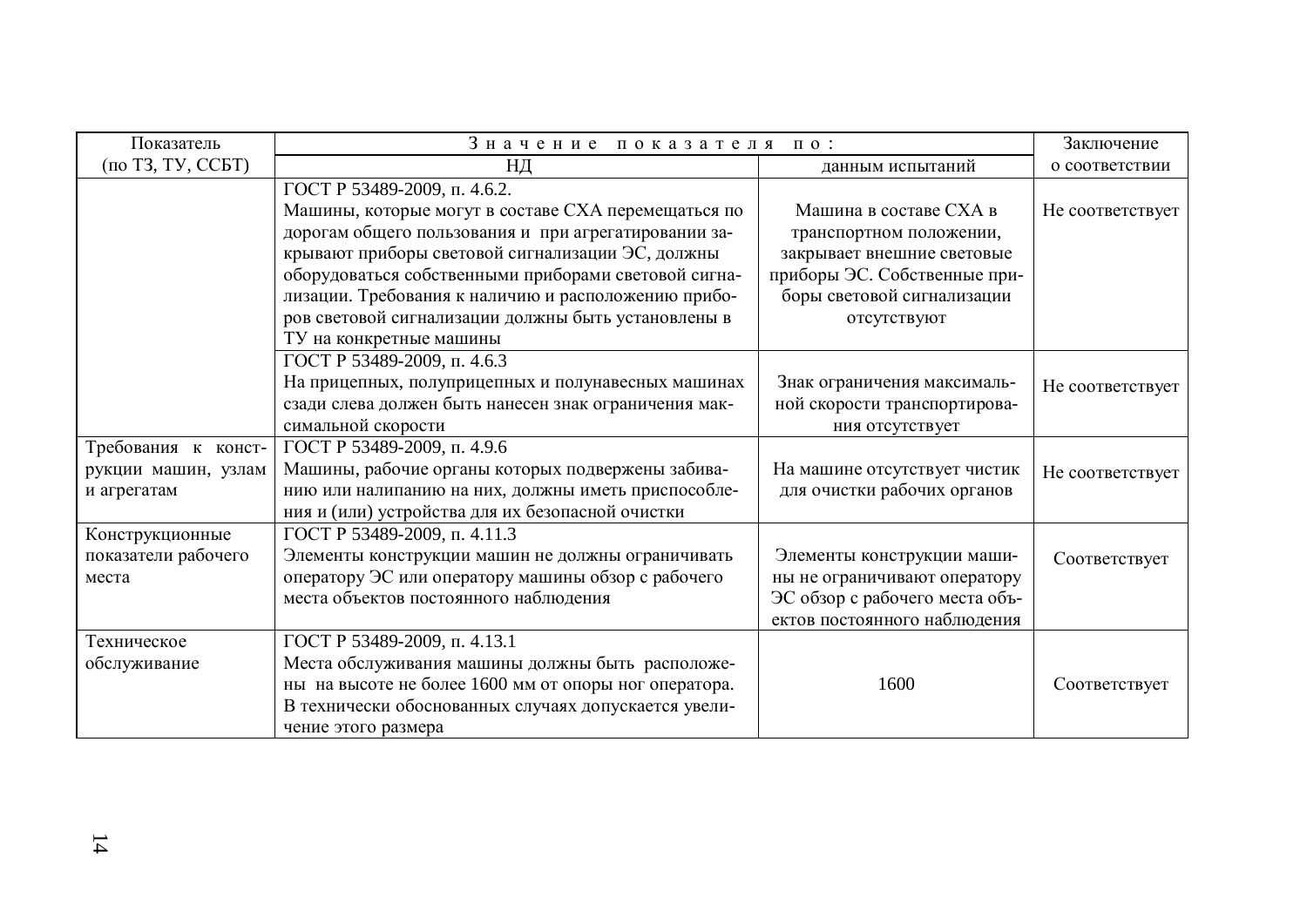| Показатель         | Значение показателя по:                                                                                      | Заключение                     |                  |
|--------------------|--------------------------------------------------------------------------------------------------------------|--------------------------------|------------------|
| (по ТЗ, ТУ, ССБТ)  | ΗД                                                                                                           | данным испытаний               | о соответствии   |
|                    | ГОСТ Р 53489-2009, п. 4.13.2                                                                                 |                                |                  |
|                    | Конструкция машин должна обеспечивать удобство и                                                             | Конструкция машины обеспе-     | Соответствует    |
|                    | безопасность обслуживания.                                                                                   | чивает удобство и безопасность |                  |
|                    |                                                                                                              | обслуживания.                  |                  |
|                    | Элементы конструкции машин не должны затруднять                                                              | Элементы конструкции маши-     | Соответствует    |
|                    | оператору и (или) обслуживающему персоналу доступ к                                                          | ны доступ к местам обслужива-  |                  |
|                    | рабочим местам и местам обслуживания                                                                         | ния не затрудняют              |                  |
|                    | ГОСТ Р 53489-2009, п. 4.13.3                                                                                 |                                |                  |
|                    | Места смазки должны быть обозначены символами или                                                            | Места смазки обозначены        | Соответствует    |
|                    | указателями.                                                                                                 |                                |                  |
|                    | Допускается выполнять указатель в виде круга диамет-                                                         |                                |                  |
|                    | ром не менее 10 мм на расстоянии 20-50 мм от масленки                                                        |                                |                  |
|                    | Если цвет масленки отличается от окраски машины, места                                                       |                                |                  |
|                    | смазки допускается не обозначать                                                                             |                                |                  |
|                    | ГОСТ Р 53489-2009, п. 4.13.4                                                                                 |                                |                  |
|                    | Машины должны быть снабжены специальным инструмен-                                                           | Специальный инструмент на      |                  |
|                    | том и приспособлениями, разработанными специально для<br>конкретной машины и отсутствующим в комплекте ЭС, и | машину не требуется.           | Соответствует    |
|                    | иметь специальный ящик или сумку для их хранения                                                             | Используется комплект инст-    |                  |
|                    | ГОСТ Р 53489-2009, п. 4.14.1                                                                                 | румента ЭС                     |                  |
| Информация по экс- |                                                                                                              | На видных местах машины        |                  |
| плуатации          | На видных местах элементов конструкции машин должны<br>быть нанесены надписи и (или) символы или закреплены  | имеются символы по технике     | Соответствует    |
|                    | таблички с надписями и (или) символами по технике                                                            | безопасности в достаточном     |                  |
|                    | безопасности, производственной санитарии, пожарной                                                           | количестве                     |                  |
|                    | безопасности, а также по положениям рычагов управле-                                                         |                                |                  |
|                    | ния. Расшифровка символов по технике безопасности                                                            | Руководство по эксплуатации    | Не соответствует |
|                    | должна быть приведена в руководстве по эксплуатации                                                          | отсутствует                    |                  |

Оценка безопасности и эргономичности конструкции машины проведена по ГОСТ 12.2.002-91.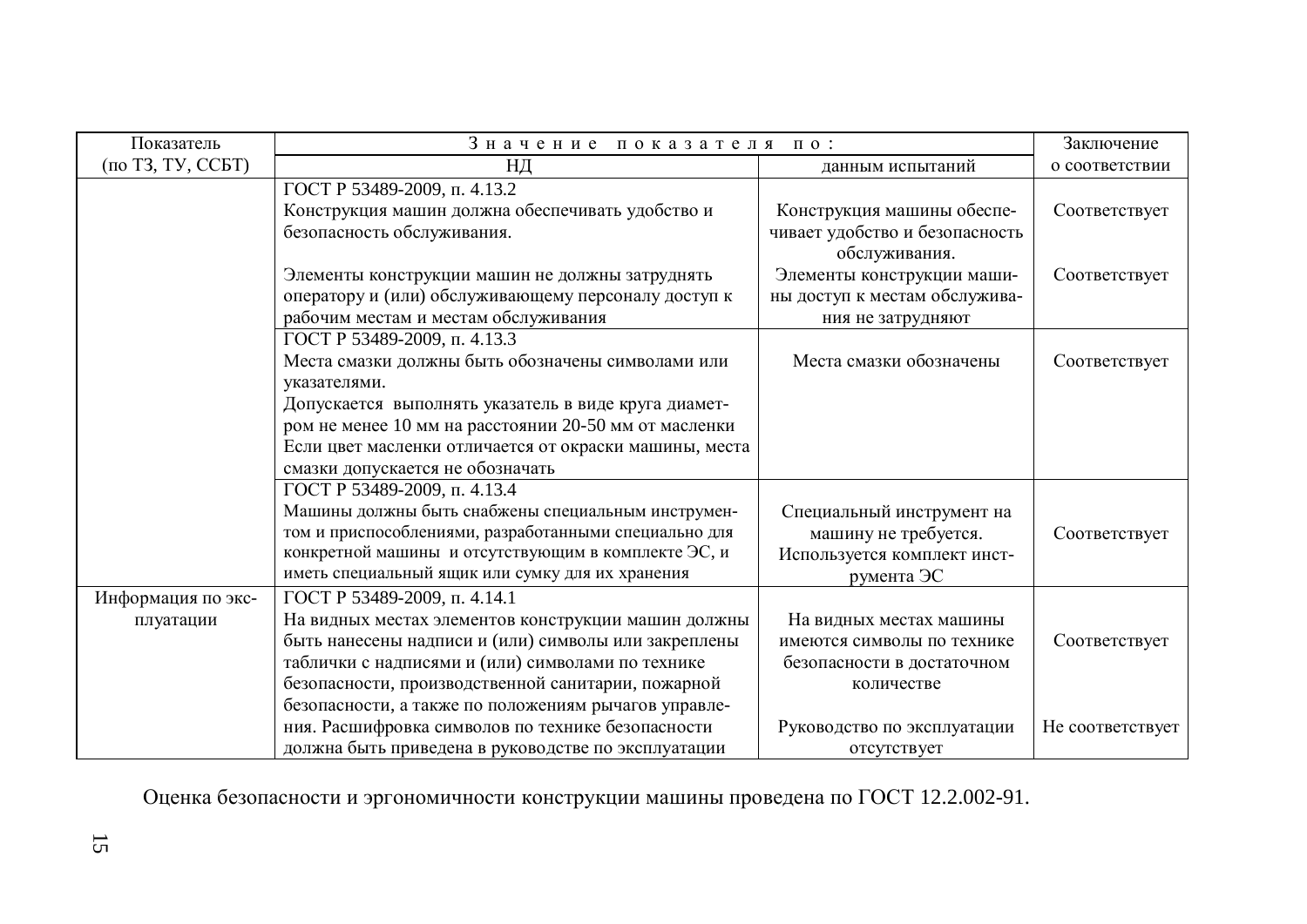### Анализ показателей безопасности и эргономичности конструкции машины

При проведении оценки безопасности и эргономичности установлено, что конструкция дискового лущильника МАХ 9,0 Т имеет 7 (семь) несоответствий требованиям ГОСТ Р 53489-2009 по семи пунктам (пп. 4.5.1;  $4.5.2$ ;  $4.6.1.1$ ;  $4.6.2$ ;  $4.6.3$ ;  $4.9.6 \text{ u } 4.14.1$ ).

Подсоединение машины к ЭС осуществляется одним оператором, без особых затруднений.

Возможность воздействия на обслуживающий персонал опасных производственных факторов исключается достаточным количеством символов по технике безопасности, расположенных на элементах конструкции машины, наличием опор, наличием фиксирующих устройств, обозначенных мест смазки.

Безопасность движения по дорогам общего пользования в агрегате с ЭС не обеспечена из-за отсутствия обозначения габаритов машины стандартными световозвращателями, а также собственных приборов световой сигнализации (так как габариты лущильника в транспортном положении закрывают внешние сигнальные световые приборы ЭС) и превышения габаритов по высоте.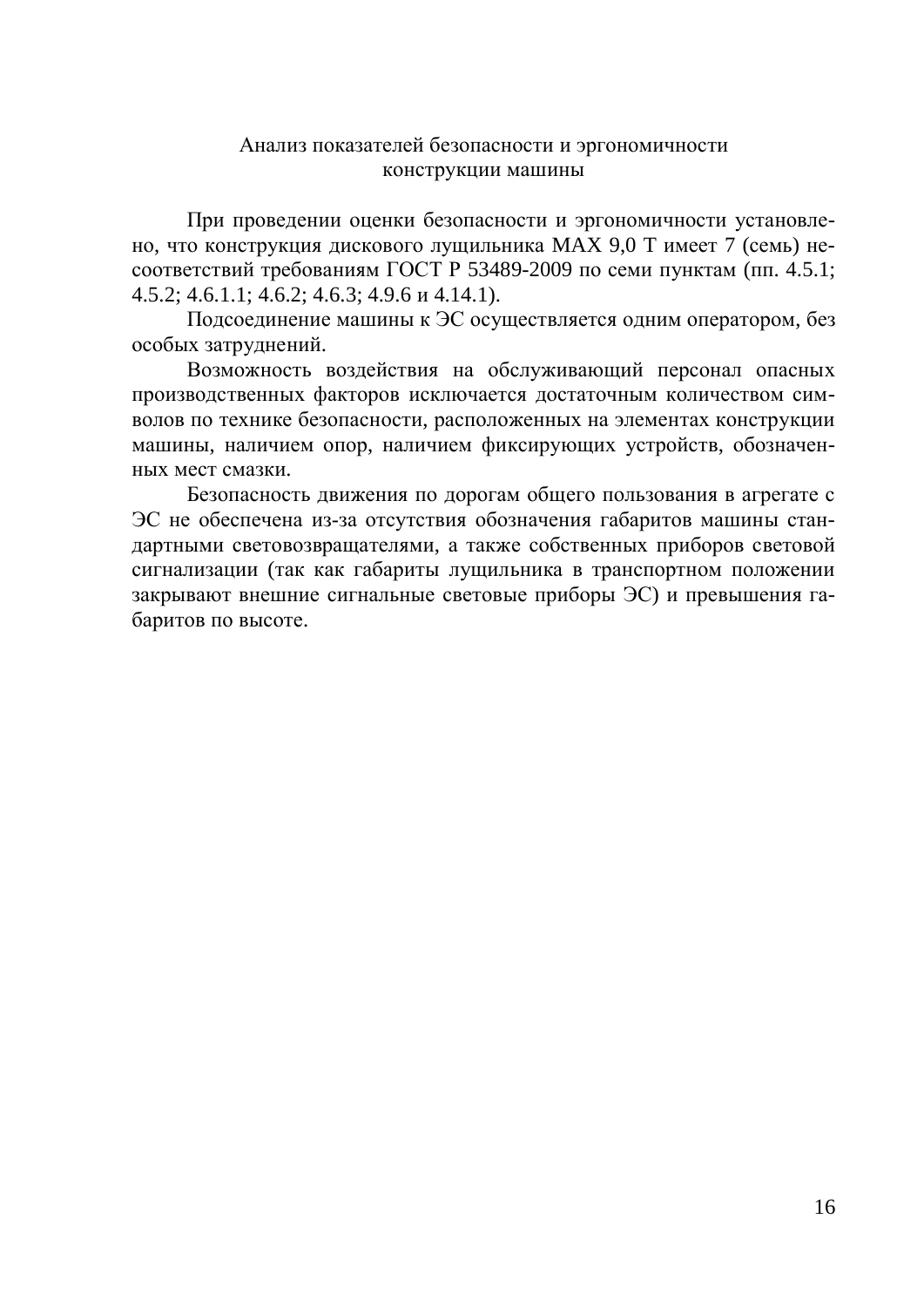### ВЫВОДЫ ПО РЕЗУЛЬТАТАМ ИСПЫТАНИЙ

В связи с невостребованностью дискового лущильника МАХ 9,0 Т хозяйством в текущем (2014) году (что явилось причиной простоя) по лущильнику проведены только техническая экспертиза и оценка безопасности и эргономичности его конструкции.

При этом установлено, что конструкция лущильника имеет семь несоответствий требованиям ГОСТ Р 53489-2009 по семи пунктам.

Для обеспечения оценки показателей лущильника в полном объеме программы испытаний, рекомендуется продолжить испытания дискового лущильника МАХ 9,0 Т в агротехнические сроки 2015 года.

| Директор МИС, к.т.н.   | В.И. Масловский |
|------------------------|-----------------|
| Главный инженер        | С.Н. Цыцорин    |
| Заведующий КИЛ, к.т.н. | В.Е. Таркивский |
| Заведующий отделом     | М.А. Захаров    |
| Инженер-испытатель     | О.В. Клочков    |